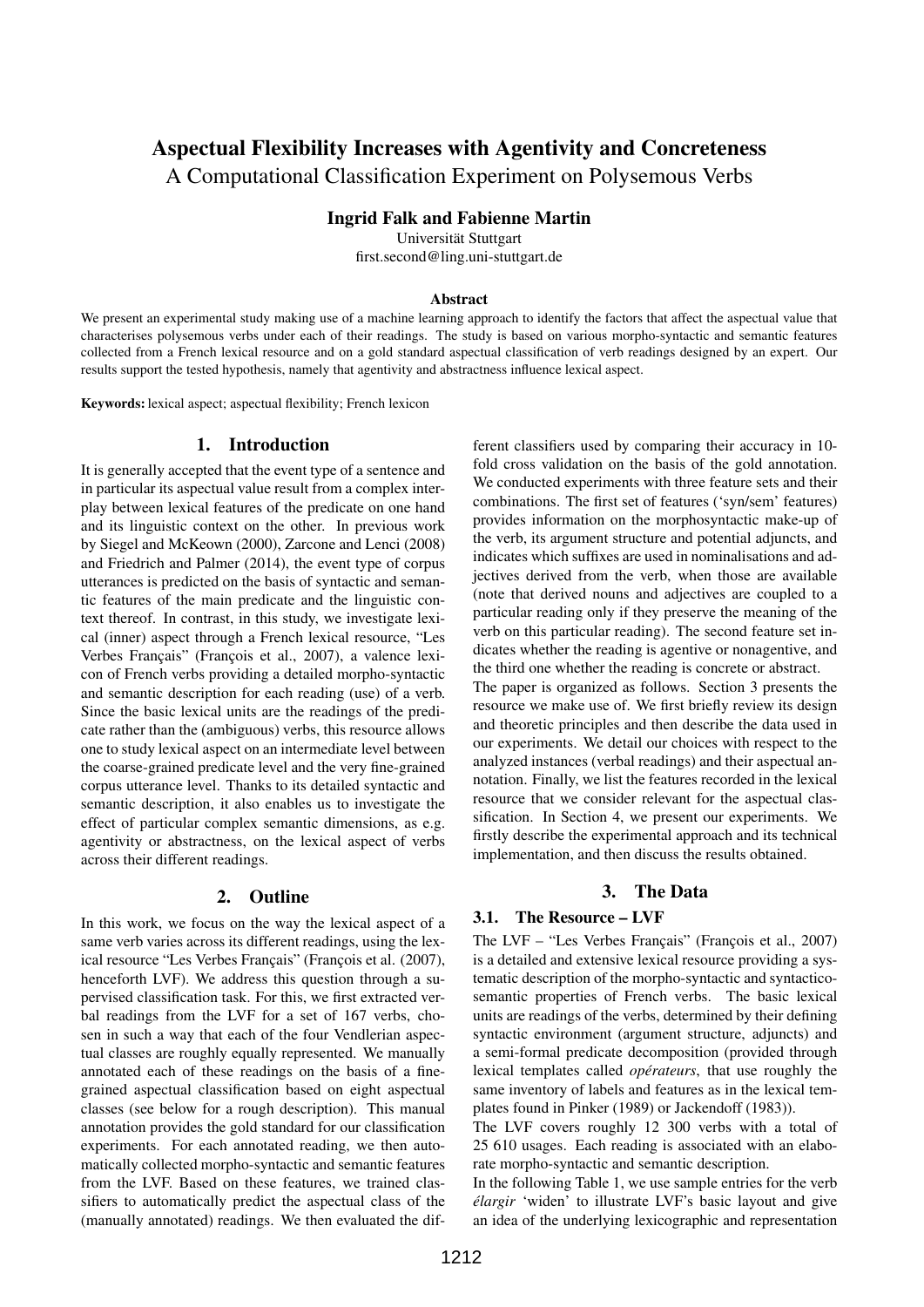choices.

Syntactic description (Table 1b). Each reading of a verb is coupled with a schematic representation of its acceptable syntactic frames. In principle, a verbal reading can be coupled with a transitive use, a reflexively marked use and an intransitive use unmarked by the reflexive, or be coupled with only a subset of these syntactic frames. Note that the reflexive is not systematically disambiguated between its different readings (anticausative, passive, purely reflexive, etc). However, the reflexive use is systematically associated with a particular semantic class, that indirectly provides some information on the range of readings the reflexive can have.

Besides defining the argument structure (and potential adjuncts), the syntactic description also specifies some thematic features of the main arguments (e.g. whether the subject and direct object are animate and/or inanimate, whether the indirect object refers to a location, etc).

Semantic description (Table 1a). Each entry in the LVF is also characterized by a semi-formal semantic decomposition, called *opérateur*, which provides a rough approximation of the verbal meaning instantiated on each reading. Each entry is therefore paired with a finite set of primitive semantic features and labels which, in a subsequent step, enable the classification of verbal readings into 14 wellestablished semantic classes (*eg. communication verbs*, *psych-verbs*, etc.).

The semantic features and labels used in the semantic decomposition provide other cues about the type of verbs which is instantiated across each reading. For instance, for the reading 01 of *élargir* in Table 1a, 'r/d +qt [p]' roughly corresponds to BECOME(more(p)) ('r/d' stands for '(make) become'; '+qt' stands for an increase along a scale). From this, one can safely infer that under reading 01, *élargir* is a 'degree achievement' verb (a change of state verb with a multiple point scale in Beavers' (2008) terminology). The semantic decomposition may also contain abstract prepositions — see e.g. 'VRS' ('TOWARDS') in reading 04 of *élargir* — that stand for relations between arguments.

To summarize, each reading is associated with two semantic descriptions: the semantic decomposition (the *opérateur*) and the *semantic class*.

Additionally to the syntactic and semantic description, the LVF also indicates when a verb is formed through a derivational process, and in the positive case, provides information about the category of the verbal root, thus enabling one to identify deadjectival or denominal verbs. Finally, for each entry is specified which suffix is used for the available reading-preserving deverbal nominalisations and adjectives (*-ment, -age, -ion, -eur, -oir, -ure* or zero-derived nominalisations, and *-able, -ant, -é* or zero-derived adjectives).

# 3.2. The Annotation

We extracted 1199 entries (verbal readings) for the selected 167 verbs mentioned earlier. On average, each verb has roughly 15 readings, while 50% have more than 13. There are only 16 unambiguous verbs, while the largest number of readings is 37 and 19 (for 1 respectively 2 lemmas). Most lemmas (29) have 3 readings.

Interestingly, the average number of 15 readings per verb

very closely matches the number of event categories per verb obtained in the experiment reported by Marvel and Koenig (2015), who propose a new method of automatically categorizing event descriptions.<sup>1</sup>

The extracted verbal readings were manually annotated according to a fine grained aspectual classification on a 'telicity scale' of eight values. At the bottom of the scale are readings that are unambiguously stative (i.e. for which any other aspectual value is excluded), rated with 1 (STA). At the top are found achievement readings for which any other aspectual value is excluded, rated with 8 (ACH). At the middle of the scale are found predicates of variable telicity that can *equally* take a telic or atelic value within the context of the evaluated reading, rated with 4 (ACT-ACC). For instance, *élargir* under reading 01 is rated with 4, because, among others, both *for-* and *in-* adverbials are *equally* compatible with *élargir* on this reading. These predicates of variable telicity, that show no preference for the telic or the atelic reading on the given reading, are distinguished from 'weak accomplishment' readings, rated with 5 (W-ACC). Weak accomplishment readings are *primarily* telic, but nevertheless share some properties with activity readings (see Piñón (2006)). For instance, *remplir* 'fill' under its reading 01 (*Pierre remplit le seau d'eau* 'Pierre is filling the bucket with water') is analysed as a weak accomplishment rather than a verb of variable telicity (and therefore rated with 5 rather than 4). This is justified by the fact that under reading 01, *remplir* is more natural with an *in*-adverbial than with a *for*-adverbial. However, it is nevertheless still acceptable with *for*-adverbial under its 'partitive' reinterpretation (described e.g. by Smollett (2005) or Champollion (2013)). This makes it a 'weak' accomplishment rather than a 'strong' one. 'Strong' accomplishments — like *tuer* in its reading 01 (*Le chasseur tue un lapin* 'The hunter is killing a rabbit') —-, which are incompatible with the partitive interpretation of *for-*adverbials, are rated with 6 (S-ACC). Those accomplishments that share some properties with achievements are rated with 7 (ACC-ACH).

The annotator evaluated each entry with a *definite* internal argument, in order to abstract away from the role of the determiner in the identification of the aspectual value of the VP (see e.g. Verkuyl (1993)). Additionally, sentences were systematically evaluated with a present tense, so as to avoid the possibility that lexical (inner) aspect is modified through grammatical (outer) aspect by coercion (see e.g. De Swart (1998)).<sup>2</sup>

In this first study, however, we used a coarser grained aspectual scale focusing on telicity. We therefore grouped the verb readings into the following classes: ATElic (rating

<sup>&</sup>lt;sup>1</sup>Their finding that a verb is roughly associated to more than 15 event categories has been further confirmed by a subsequent rater study contrasting event categories and a native speaker judgment task validating the results of this rater study; see Marvel and Koenig (2016).

<sup>2</sup>However, in order to check the compatibility of *for-* and *in*adverbials, the annotator switched to perfective sentences, since those adverbials are not compatible with the present tense in their relevant interpretations.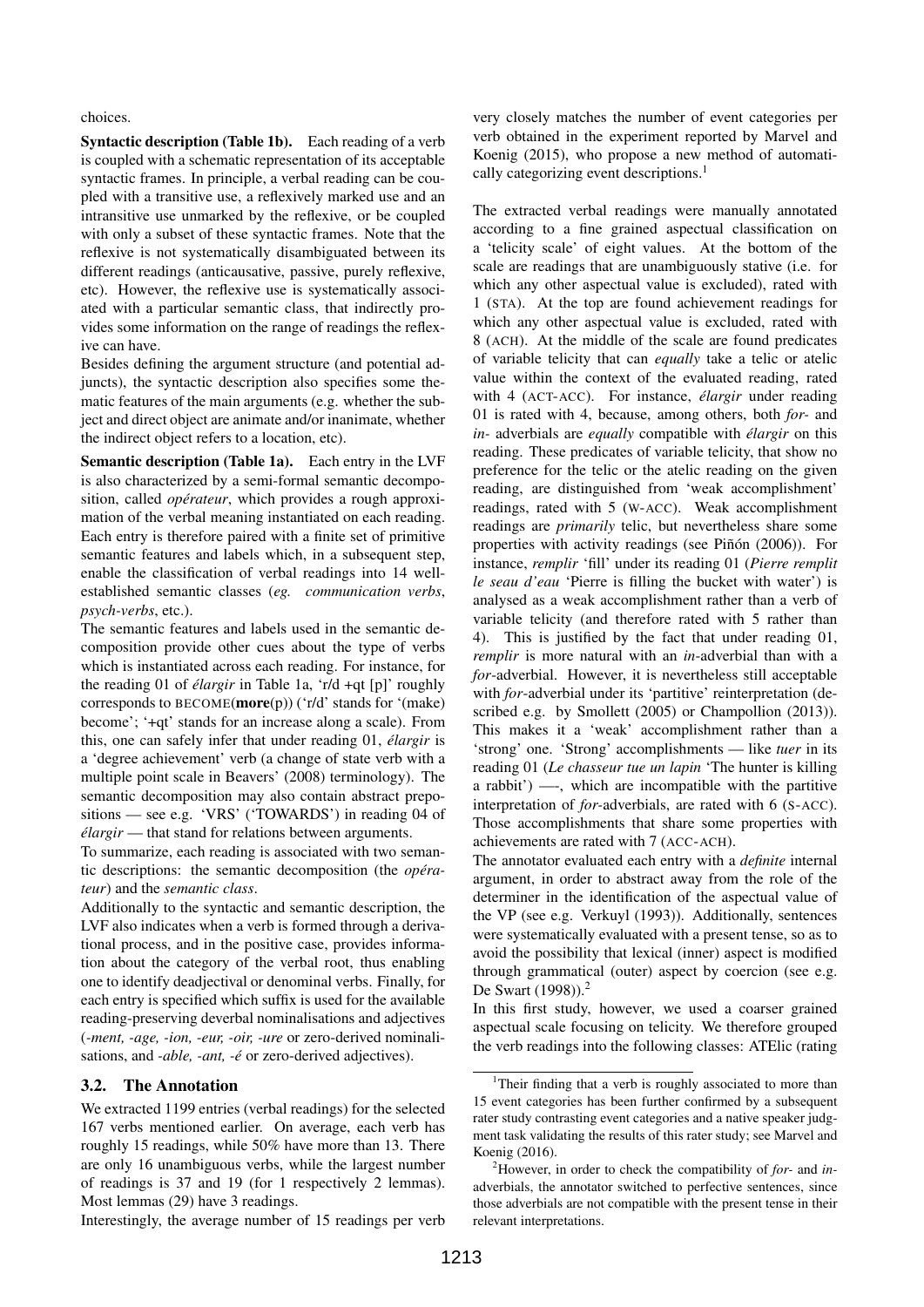| id | example <sup>a</sup>                                               | semantic decomposition sem. primitive |                           | sem. class     |
|----|--------------------------------------------------------------------|---------------------------------------|---------------------------|----------------|
|    | 01 On élargit une route/ La route s'élargit.                       | r/d+qt large                          | become                    | Transformation |
|    | 02 Cette veste <i>élargit</i> Paul aux épaules.                    | d large                               | become                    | Transformation |
|    | 03 On <i>élargit</i> ses connaissances.                            | r/d large abs                         | become, figurative        | Transformation |
| 04 | On <i>élargit</i> le débat à la politique étrangère. f.ire abs VRS |                                       | directed move, figurative | Enter/Leave    |

(a) The four readings illustrated by sample sentences and their semantic description

*<sup>a</sup>*Literal translations – 01: One widens a road. 02: This jacket widens Paul's shoulders. 03: One widens one's knowledge. 04: One extends the debate to foreign policy.

| id | schema            | encoded information                                                      |
|----|-------------------|--------------------------------------------------------------------------|
| 01 | A30               | intransitive with adjunct, inanimate subject                             |
|    | T <sub>1308</sub> | transitive, human subject, inanimate direct object, instrumental adjunct |
|    | P3008             | reflexive, inanimate subject, instrumental adjunct                       |
| 02 | N1i.              | intransitive, animate subject, prep. phrase headed by $de (of)$          |
|    | A90               | intransitive with adjunct, subject human or thing                        |
|    | T3900             | transitive, inanimate subject, object human or thing                     |
|    |                   |                                                                          |

(b) Syntactic descriptions

Table 1: LVF entries for *élargir*

1–3), with VARiable telicity for those with rating 4, and TELic (rating 5 or more).

Table 2 gives an overview of the distribution of the aspectual ratings. The first interesting finding is that verbs display a considerable aspectual variability across readings. The aspectual value of 2/3 of the 151 verbs with more than one reading (107) varies with the instantiated reading (on the 8 value scale). The greatest variation of 7 values on the telicity scale is attested for one verb. With respect to the coarser grained scale, roughly half of the verbs (69) has readings of only one of the three overarching aspectual classes.

## 3.3. The Features

For the design of the features for our classification we started from the features used in previous work (Zarcone and Lenci, 2008; Siegel and McKeown, 2000; Friedrich and Palmer, 2014) and looked for similar information in the LVF. Many of the features relevant for the aspectual value of utterances in context are obviously not encoded in the lexicon. This is in particular true of features related to outer/grammatical (i.e. non-lexical) aspect conveyed by tenses. This is also mostly true of the information conveyed by temporal adverbials, which also importantly contribute to the final aspectual value of an utterance in context. However, the LVF connects each verbal reading with specific morphological, syntactic and semantic features. Among such features, those that influence the lexical aspect of the verb in context are known to be pervasive: verbs encoding a result in their event structure are mostly accomplishment verbs; those encoding a manner but no result are mostly activity verbs (see e.g. Rappaport Hovav and Levin (1998) and subsequent work), verbs that subcategorise an indirect object are mostly bi-eventive, i.e. encode a result (see e.g. Pylkkänen (2008)) and are therefore accomplishments, intransitive verbs with no transitive use with a *-eur* nominalisation are most likely to be unergative verbs and therefore atelic, etc. Luckily, most of these features relevant for lexical aspect are coded in one way or another through the

LVF. So for instance, if, in the semantic decomposition of the LVF, 'BECOME' ('r/d') is present, we know that a 'pure' activity reading is excluded; if a movement verb has a prepositional phrase that encodes a direction rather than a location, we know that it has at least an atelic reading, etc. Also, in some cases, the LVF's semantic decomposition even contains a temporal adjunct that determines the aspectual value of the verb under the given reading. For instance, 'tps long' or 'tps court' in the *opérateur* seems to systematically define an atelic reading.

Finally, some semantic classes give very clear hints to the lexical aspect of its members. For instance, readings instantiating the class of 'verbs of physical states and behaviors' are atelic, those instantiating 'enter/exit verbs' are telic, etc.

Overall we found that to a large extent, the information conveyed through the LVF features is comparable to Siegel and McKeown's (2000) and Zarcone and Lenci's (2008) linguistic indicators for lexical aspect. Most of the relevant linguistic information, in particular about the presence or absence of syntactic arguments and the nature of subject and/or objects could be derived from the descriptions.

Further semantic cues are conveyed by the semantic decomposition (the *opérateur*), in particular its main component (BECOME, DO, ITER, etc.) and features indicating the encoding of a scale or a manner component. Also, as we mentioned above, the semantic class to which the verb belongs on a particular reading sometimes suffices to aspectually disambiguate the verb in context.

The first theoretical hypothesis we aimed to test through the experiments reported here is that agentivity and abstractness influence lexical aspect. The second (related) one is that under their agentive and/or concrete (literal) readings, verbs are aspectually more flexible (i.e. show a higher range of aspectual values) than under their nonagentive and/or abstract (figurative) readings. Consequently, we were also interested in the interplay of lexical aspect with two other groups of semantic features, namely the agentivity of the external argument and the abstractness of the verb under its particular readings. The LVF does not allow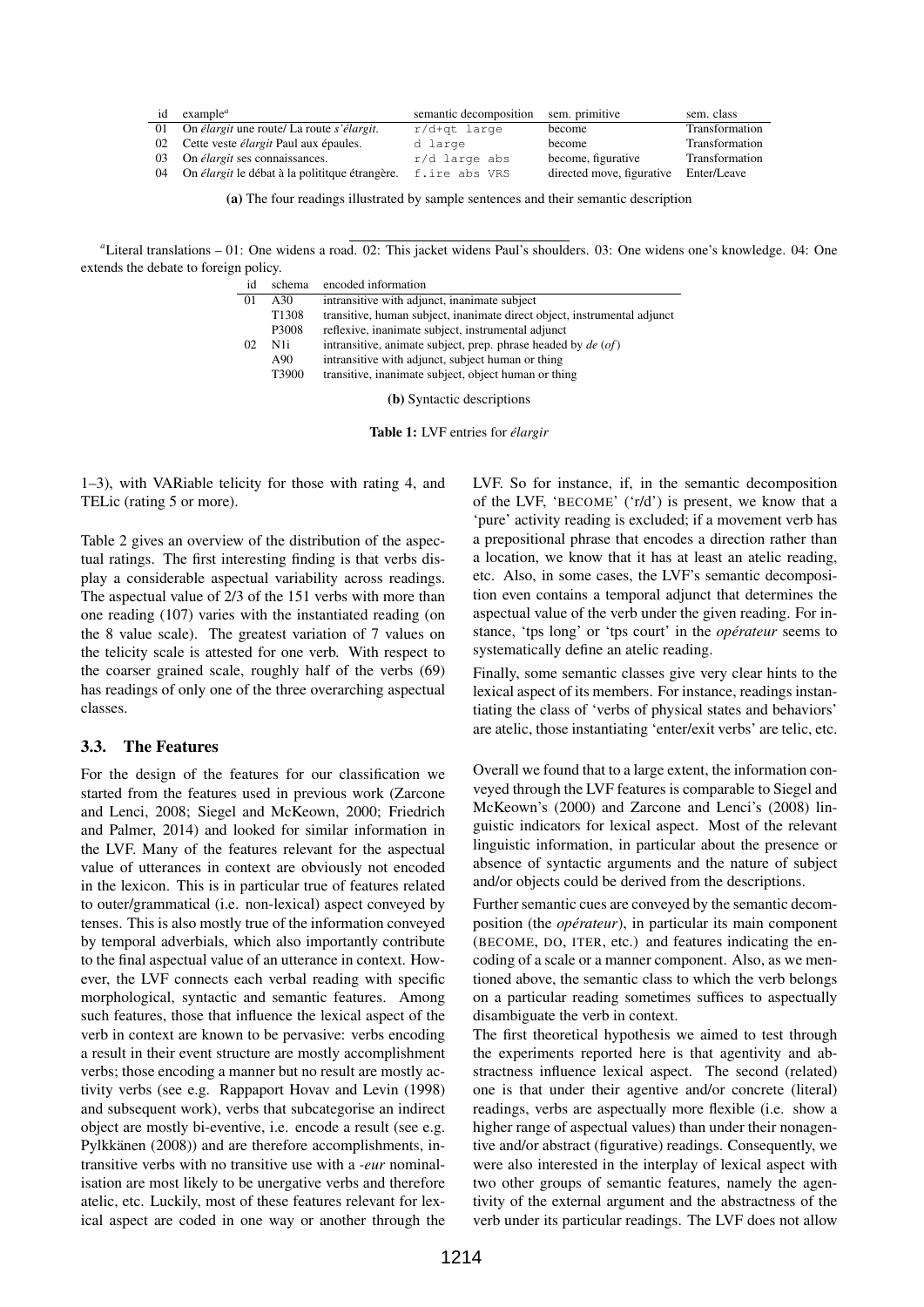|                   |                |            |         |                          |                   |           |            | $\overline{\phantom{0}}$ |     |     |
|-------------------|----------------|------------|---------|--------------------------|-------------------|-----------|------------|--------------------------|-----|-----|
| S-STA             | <b>ACT-STA</b> | S-ACT      | ACT-ACC | W-ACC                    | S-ACC             | ACC-ACH   | S-ACH      | <b>ATE</b>               | VAR | TEL |
| 1.0 $\cap$<br>102 |                | $-$<br>ر ر |         | $\overline{\phantom{a}}$ | $\sim$<br>، سەمئە | 7Ο<br>ر ب | $\epsilon$ | 424                      | 195 | 580 |

(a) 8-value scale

(b) 3-value scale

Table 2: Aspectual distribution of 1199 annotated verb readings

to directly determine the agentivity of an argument or the abstractness of a reading. However, it does provide some valuable cues that help to rate verbs along these two dimensions. Agentivity is for example suggested by the nature of the subject (animate or not). In addition, some of the semantic primitives used in the semantic decomposition as well as the semantic classes themselves suggest preferences for more or less agentivity.

Similarly, the nature of the internal argument also contributes to determine whether the verb is abstract or concrete for some verbs at least, that inanimate objects tend to be more abstract than animate ones (compare *kill Mary* and *kill time/ the bottle*). Also, the LVF systematically indicates whether the reading is literal and figurative, and often, figurative language positively correlates with abstractness. Finally, the semantic class is sometimes also indicative of more or less abstractness (for instance, when *tuer* 'kill' has a reading instantiating the class of psych-verbs, it is more likely to have abstract rather than a concrete sense, etc.). To sum up, we extracted the following sets of features:

- syn/sem "classic" features based on syntactic/semantic diagnostics. These include information about the syntactic frames, the argument structure and the potential adjuncts. These features also comprise the main components of the semantic decomposition and the general semantic class, as well as the information about the morphological make-up of the verb (including the information on the category of the verbal root and the suffixes used in derived nominalisations and adjectives), and finally some information about the degree of polysemy of the verb (through the relative number of entries for one lemma).
- agent Features indicating (more or less) agentivity. Besides the animacy of the subject, we also use some of the main components in the semantic decomposition, as well as semantic classes positively or negatively relevant for agentivity. Additionally, we also consider the availability of *-age* and *-eur* nominalisations as indicative of agentivity.
- abs Features relating to abstractness or concreteness. Here, we make use of the LVF's systematic classification in literal vs. figurative meanings, assuming that figurative readings are mostly abstract, while literal ones are mostly concrete. In addition, some components in the semantic decomposition indicate a preference for a concrete or abstract reading and some semantic classes (e.g. psych-verbs) indicate abstractness by themselves.

|         | #  | sample feature              |                                         |  |  |  |
|---------|----|-----------------------------|-----------------------------------------|--|--|--|
| syn/sem | 28 |                             | subcategorisation of an indirect object |  |  |  |
| agent   | 9  | subject always inanimate    |                                         |  |  |  |
| abs     | 10 | literal or figurative sense |                                         |  |  |  |
|         |    | (a) Basic feature sets      |                                         |  |  |  |
|         |    |                             | #features                               |  |  |  |
|         |    | agent-abs                   | 19                                      |  |  |  |
|         |    | syn/sem-agent               | 37                                      |  |  |  |
|         |    | syn/sem-abs                 | 38                                      |  |  |  |
|         |    | syn/sem-agent-abs           | 47                                      |  |  |  |
|         |    |                             |                                         |  |  |  |

(b) Combinations

Table 3: Feature sets.

# 4. Aspectual Classification

For the aspectual classification, we proceeded as follows. As described in Section 3, we extracted 1199 readings from the LVF. On one hand, these were manually assigned gold aspectual values on the telicity scale of eight values (as described in the previous section). On the other hand, we automatically collected features from the LVF for each of these readings. Based on these features and the gold aspectual values, we trained classifiers to predict the aspectual values of the readings, with regard to a coarser grained telicity scale of three values: ATElic, VARiable telicity and TELic. Finally, we evaluated the results by looking at the effects of the features on the overall classification accuracy and by analyzing their contribution to the identification of each of the classes.

Classifiers We assumed a supervised learning setting and applied the classifiers<sup>3</sup> shown in Table 4 with the implementation provided by Weka (Hall et al., 2009)<sup>4</sup> to predict the 3-way aspectual class of the 1199 verb readings (ATE, VAR or TEL). We measured the performance of the classifiers by assessing the accuracy in 10-fold cross-validation and compare it to the accuracy of a baseline classifier which always assigns the majority class (rules.ZeroR).

#### 4.1. Results

Table 4 reports the classification results for the different feature sets (Table 3) and classifiers. The accuracy for the best performing feature set is marked in *italics* for each classifier (best accuracy in row) and in bold face for the best performing classifier for each feature set (best accuracy in column).

Table 3 presents some more details.

<sup>&</sup>lt;sup>3</sup>We chose roughly one classifier from each class in the Weka framework.

<sup>&</sup>lt;sup>4</sup> For libsvm (the SVM implementation) we used a linear kernel and normalization.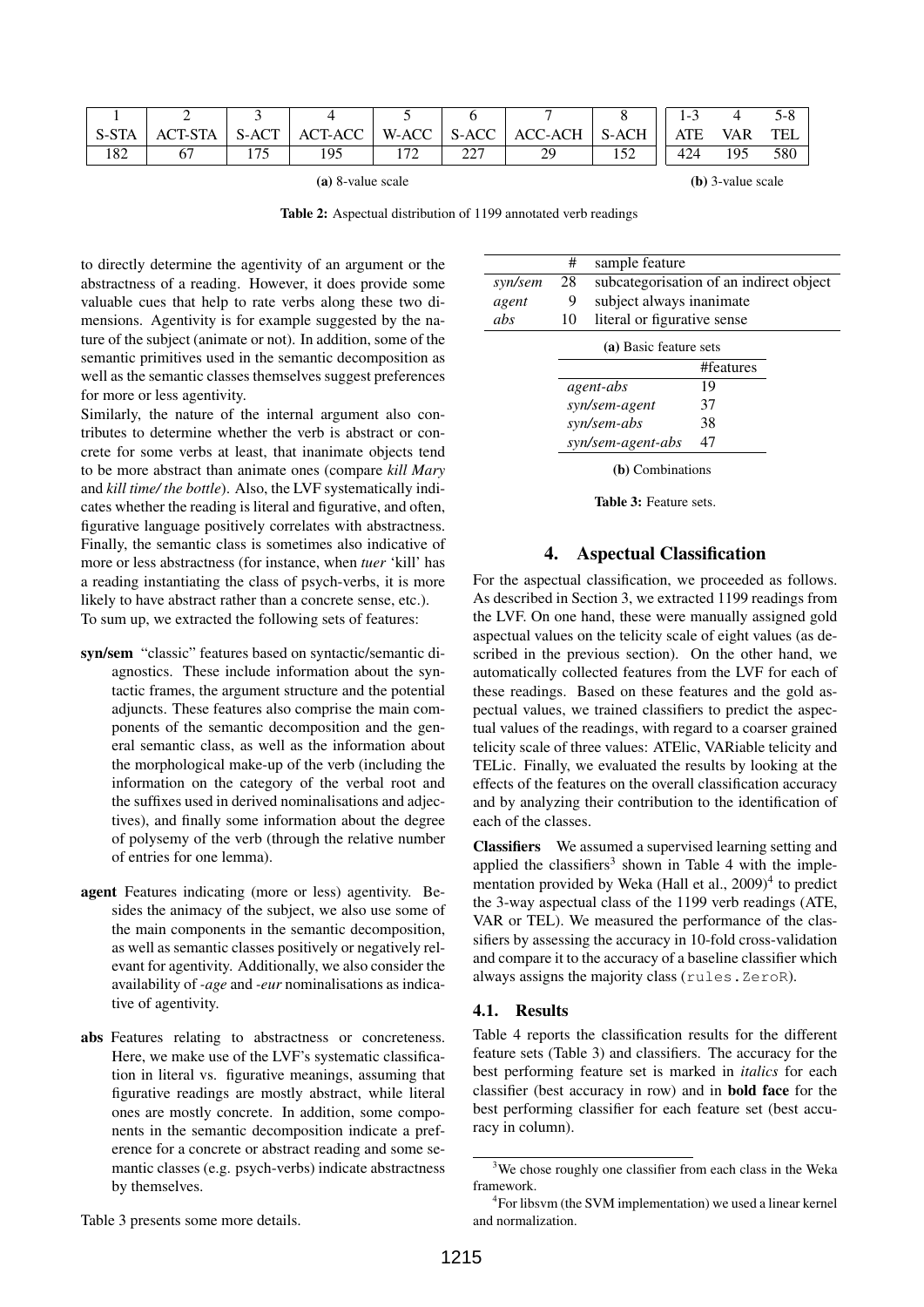| <b>Algorithm</b> | syn/sem | agent | abs   | agent-abs | syn/sem-agent | syn/sem-abs | syn/sem-agent-abs |
|------------------|---------|-------|-------|-----------|---------------|-------------|-------------------|
| trees.j48        | 62.72   | 56.96 | 57.80 | 58.72     | 61.80         | 63.05       | 63.64             |
| rules.jrip       | 63.47   | 54.55 | 54.63 | 56.88     | 63.80         | 63.97       | 62.80             |
| lazy.kstar       | 64.64   | 57.72 | 56.63 | 59.05     | 62.89         | 62.30       | 60.55             |
| functions.libsvm | 63.30   | 56.13 | 55.21 | 56.21     | 62.72         | 63.05       | 62.30             |
| bayes.naivebayes | 60.80   | 55.38 | 54.96 | 55.80     | 60.22         | 60.00       | 59.30             |
| baseline         | 48.37   | 48.37 | 48.37 | 48.37     | 48.37         | 48.37       | 48.37             |

Table 4: Classification results for LVF entries, using different classification algorithms and features sets. *Italics* mark best performing feature set for each classifier, bold face best performing classifier for each feature set.

We see that all feature combinations and every classifier outperform the baseline where all readings are labeled with the majority class (the telic class). The best accuracy is achieved using the *syn/sem* features and lazy.kstar classifier. Using agentivity features and abstractness/concreteness features alone allows one to achieve similar results of 6-10 points above the baseline, suggesting that these features do indeed influence the aspectual value. However, the results improve considerably (about 8 points) when using the syn/sem diagnostic features. Again, when combining syn/sem features with agentivity and/or concreteness/abstractness features, we obtain results close to those using syn/sem features only.

With respect to the classification algorithms, the best results were achieved for the lazy.kstar classifier. On the other hand, libsvm and naivebayes classifier appear less appropriate for this task since, in contrast to  $\dot{1}48$ and jrip, they did not outperform the other classifiers for any feature set.

From these first set of experiments, we draw the following conclusions. Firstly, we found that we could classify the LVF verb readings with respect to their aspectual value based on features extracted from the LVF with reasonable accuracy. Secondly, our initial hypothesis that lexical aspect varies along the dimensions of agentivity and abstractness/concreteness is confirmed. However, agentivity and/or abstractness/concreteness alone are not sufficient to determine the aspectual value reliably: unsurprisingly, the syn/sem diagnostic features are a decisive factor for more accurate predictions.

## 4.2. Features favouring the overall classification performance

In the next experiment, we used the Wrapper (Kohavi and John, 1997) method to select the feature subset producing the best classification accuracy. In our setting, this methodology consisted in using the prediction performance of the naivebayes learning algorithm to assess the relative usefulness of feature subsets obtained by forward selection<sup>5</sup>. In the following paragraph, we briefly describe the features selected this way for each of the three basic feature sets and the combination of all of these three sets.

*syn/sem* 7 selected features: temporal and manner complement or adjunct, evaluative meaning component, reflexive subcategorisation frame besides a transitive frame.

- *agent* 4 selected features: (in)animacy of subject, components in the semantic decomposition suggesting more or less agentivity.
- *abs* 5 selected features: *opérateur* suggesting abstractness and concreteness respectively, literal reading, (in)animacy of direct object.
- *syn/sem-agent-abs* 10 selected features: temporal and manner complement or adjunct, iterative meaning component, subject always inanimate, components in the semantic decomposition indicating agentivity, features indicating abstractness.

Table 5 presents the accuracy in 10-fold cross validation based on the reduced feature sets. The results show that by using the reduced feature sets, the accuracy could be improved by 2-3 points. The best performing feature set and classification algorithm are the same as before, namely the syn/sem diagnostic features and the lazy.kstar algorithm (in this setting, the accuracy is of 67.56%). This leads us to the conclusion that the selected features are the most important for an accurate classification. As described above, among these selected features, many are related to agentivity and abstractness or concreteness. This, again, supports our initial hypothesis.

However, while these experiments confirm the influence of agentivity and abstractness/concreteness on aspectuality, they do not lead to any conclusion about the orientation of this influence. We return to this issue in the course of the following section, dedicated to the feature analysis by class.

# 4.3. Feature analysis by class

**Presentation.** In this section, we present our application of a feature filtering method proposed in (Lamirel, 2013), based on a feature maximization metric called FMC<sup>6</sup>. FMC allows us to analyze which features are the most helpful at the identification of specific classes. More concretely, it gives an indication of which features are mostly indicative of atelicity, telicity or variable telicity. Being "class oriented", this method also allows one to better tease out in which way agentivity and abstractness/concreteness influence lexical aspect.

Lamirel's (2013) method defines how characteristic each feature is for each class by introducing class based feature

<sup>&</sup>lt;sup>5</sup>For sets consisting of less than 10 features, we performed an exhaustive search; for the larger feature sets, this turned out to be too time consuming.

<sup>6</sup> Feature Maximization Clustering or Classification (FMC) was initially developed to assess the quality of clusterings.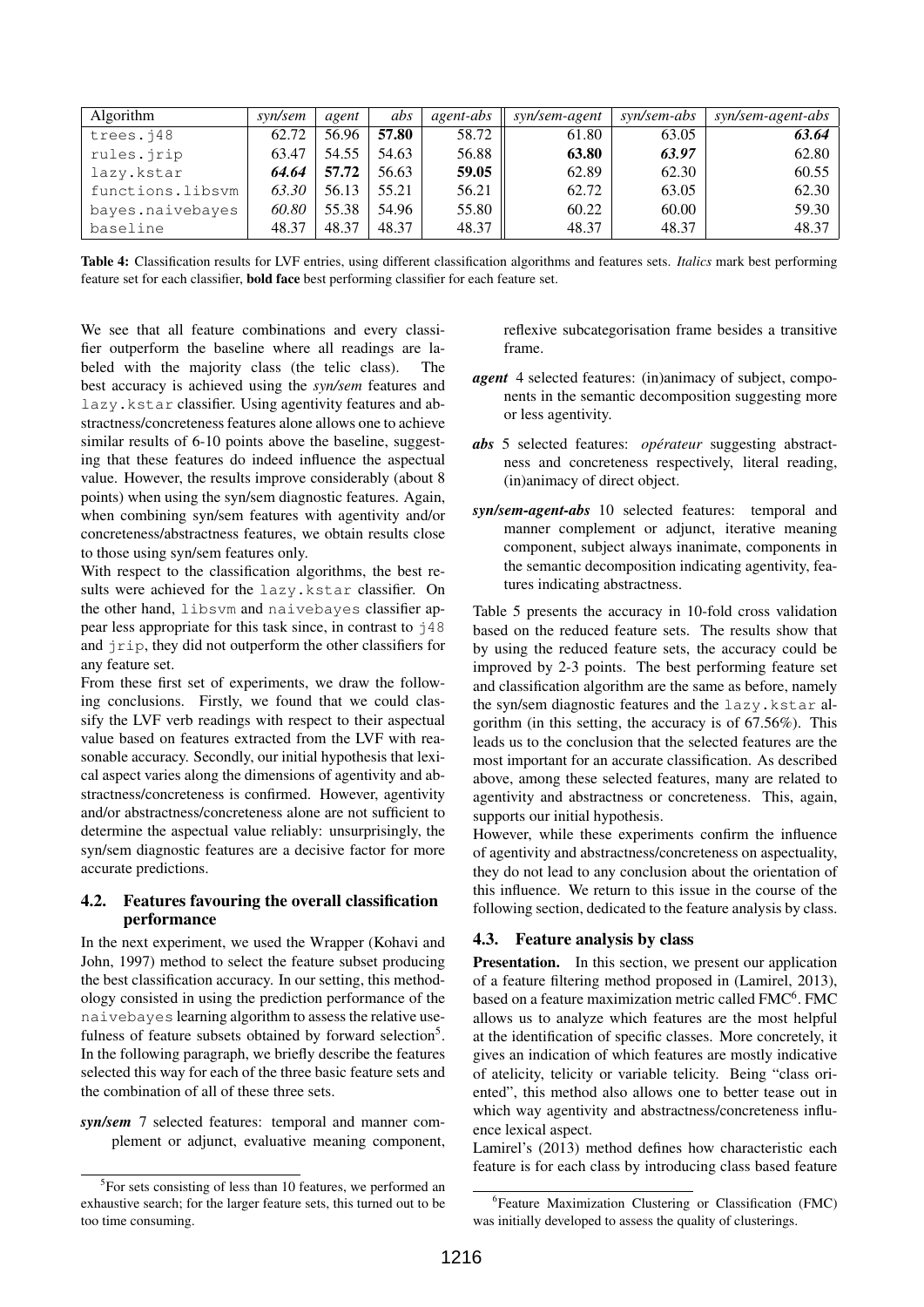| <b>Algorithm</b> | syn/sem | agent | abs   | agent-abs | syn/sem-agent | syn/sem-abs | syn/sem-agent-abs |
|------------------|---------|-------|-------|-----------|---------------|-------------|-------------------|
| trees.j48        | 63.55   | 56.00 | 58.13 | 56.55     | 63.00         | 63.72       | 62.47             |
| rules.jrip       | 59.80   | 55.30 | 55.38 | 56.21     | 61.55         | 60.55       | 61.13             |
| lazy.kstar       | 67.56   | 55.88 | 55.38 | 57.38     | 67.47         | 65.56       | 65.39             |
| functions.libsvm | 59.30   | 55.80 | 55.47 | 55.96     | 61.13         | 59.88       | 61.22             |
| bayes.naivebayes | 64.55   | 56.55 | 56.71 | 58.55     | 65.80         | 64.97       | 66.14             |
| rules.zeror      | 48.37   | 48.37 | 48.37 | 48.37     | 48.37         | 48.37       | 48.37             |

Table 5: Classification results for LVF entries, using different classification algorithms and reduced features sets. *Italics* mark best performing feature set for each classifier, bold face best performing classifier for each feature set.

precision and recall measures. The precision of a feature  $f$ measures how discriminating  $f$  is for a class  $c$ , when compared to other features. Feature recall shows how characteristic  $f$  is of class  $c$ . Feature precision and recall are combined into feature f-measure (the harmonic mean). Only features with an f-measure above a threshold are selected. This method is independent of the classification algorithm and allows to rank the features by f-measure (or recall or precision) with regard to each class.

In order to be able to take into account feature values for non-numeric features (so that we can analyze, for example, if a feature with a particular value is more characteristic of a class), we transform non-numeric features into binary features. The following example shows how this is done. For each initial feature F having *e.g.* two values  $V_1$  and  $V_2$  for example the feature *subj-always-inanim*, which can be TRUE or FALSE —-, two new features are introduced, i.e.  $F = V_1$  and  $F = V_2$  (subj-always-inanim=TRUE and subj-always-inanim=FALSE in our example). For an instance, the new feature  $F = V_1$  gets assigned the value TRUE (or 1) if for this instance  $F$  has the value  $V_1$  and FALSE (or 0) otherwise. Respectively,  $F = V_2$  is TRUE if for this instance  $F$  has the value  $V_2$  and FALSE otherwise. The feature selection is then performed on these transformed features.

FMC works as follows. First, the *local Recall* ( $FR_c^f$ ) and the *local Precision* ( $FP_c^f$ ) of a feature f in a class c are defined as follows:

$$
FR_c^f = \frac{|i_c^f|}{|I^f|}, \quad FP_c^f = \frac{|i_c^f|}{|I_c|}
$$

where  $i_c^f$  is the set of instances (readings) having feature  $f$ in c,  $I_c$  the set of instances in c and  $I<sup>f</sup>$ , the set of instances with feature f. The *local F-measure*  $FF_c^f$  is the harmonic mean of local recall and local precision. A feature  $f$  is said to maximize a class c iff its feature F-measure is higher for that class than for any other class and  $F_c$  designates the set of features maximizing c. Finally, the feature F-measure  $FF<sub>c</sub>$  of a class c is defined as the average of the feature F-measure of the maximizing features for c:

$$
FF_c = \frac{\sum_{f \in F_c} FF_c^f}{|F_c|}
$$

The set  $S_c$  of features that are considered characteristic of a given class  $c \in C$  results in:

$$
S_c = \left\{ f \in F_c | FF_c^f > \overline{FF}(f) \text{ and } FF_c^f > \overline{FF} \right\}
$$

where

and

$$
\overline{FF}(f) = \sum_{c' \in C} \frac{FF_{c'}^{f}}{|C_f|}
$$

$$
\overline{FF} = \sum_{f \in F} \frac{\overline{FF}(f)}{|F|}
$$

 $C_f$  represents the set of classes for which the feature f is present for some instances and F the set of features.

The two thresholds  $\overline{FF}(f)$  and  $\overline{FF}$  can be interpreted as follows.  $\overline{FF}(f)$  is a threshold pertaining to a feature f and represents an average over the classes of the "usefulness" of f for each of the classes, where the "usefulness" is given by the feature F-measure  $FF_c^f$ . The second threshold  $\overline{FF}$ is an average of the local thresholds over the whole set of features.

According to this, a feature  $f$  is considered characteristic of a class c if, on one hand, its feature F-measure is more "useful" for this class than the average over classes and if, on the other hand, its contribution is greater than the average contribution of all features.

Finally, the set of selected features is the union of the features selected for each class:

$$
S = \bigcup_{c \in C} S_c
$$

Results and discussion. Table 6 presents the accuracy of the classifications with the features selected this way. The best performing configuration in this setting are the syn/sem features used together with the agentivity features and the rules.jrip classifier, achieving an accuracy of 64.80% similar to the accuracy in our initial configuration (Table 4). We can therefore conclude that it is meaningful to investigate the respective relevance of the selected features for the aspectual classes through FMC. In the best configuration, 42 binary features were selected. Among the selected syn/sem features, the most noteworthy ones are the following.

- 1. Availability of a canonical (non reflexive) passive.
- 2. Several features related to the derivational family; in particular, features indicating that the verb reading is not coupled with derived adjectives/nouns formed with particular suffixes, as well as features indicating that the verb is itself formed by derivation.
- 3. Presence or absence of a direct or indirect object.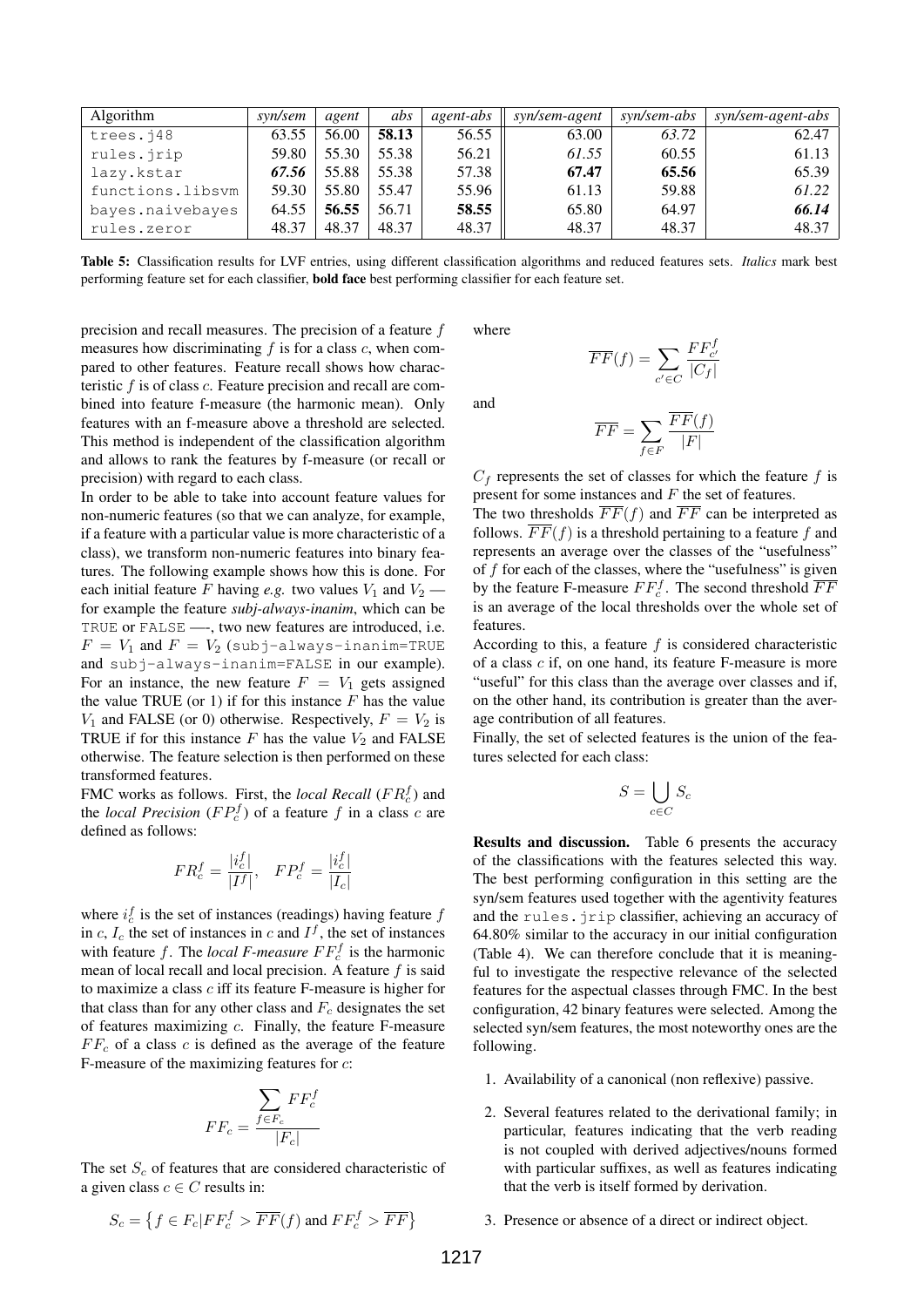| Algorithm        | syn/sem | agent | abs   | agent-abs | syn/sem-agent | syn/sem-abs | syn/sem-agent-abs |
|------------------|---------|-------|-------|-----------|---------------|-------------|-------------------|
| trees.j48        | 59.55   | 56.96 | 57.72 | 57.72     | 61.72         | 62.97       | 59.88             |
| rules.jrip       | 63.64   | 55.21 | 55.13 | 56.55     | 64.80         | 64.72       | 62.97             |
| lazy.kstar       | 60.55   | 57.72 | 56.63 | 59.13     | 60.80         | 58.47       | 57.80             |
| functions.libsvm | 55.00   | 56.21 | 55.13 | 56.46     | 58.04         | 58.88       | 60.13             |
| bayes.naivebayes | 51.80   | 55.38 | 54.96 | 56.13     | 52.63         | 52.21       | 54.13             |
| rules.zeror      | 48.37   | 48.37 | 48.37 | 48.37     | 48.37         | 48.37       | 48.37             |

Table 6: Classification results based on feature selection with the FMC method. *Italics* mark the best performing feature set for each classifier, bold face the best performing classifier for each feature set

Among the features related to agentivity, the most important one is an 'at-least-one-true' agentivity feature, that was satisfied as soon as at least one feature of agentivity was satisfied. Another selected feature of agentivity is the non-agentive feature (satisfied whenever any of the agentivity features indicates non-agentivity).<sup>7</sup> Again, these results confirm the importance and effectiveness of the syn/sem features as well as the influence of the agentivity features. However, they again do not provide further insights about the direction of this influence.

In order to investigate the features most characteristic for each of the three coarse-grained aspectual classes (ATE, VAR, TEL), we looked at those features which were selected as relevant for one of those classes only (recall that the FMC selected features are based on the union of the features considered most characteristic for each class).

These features are presented in Table 7.

Line ATE in Table 7 shows that many of the features most helpful at predicting the atelic class are also those which suggest less agentivity. These features are the absence of any argument other than the subject (i.e. the presence of a unary predicate) and the absence of a passive form. This result is not surprising, given that non-passivable intransitive forms are mostly unergative or stative verbs. Among the best indicators of variable telicity (line VAR in Table 7) are the inanimacy of the subject, the availability of a deverbal adjectival derivation and the fact that the verb is itself formed by derivation. This last feature may simply be an experimental confirmation of the well-known correlation between verbs displaying variable telicity and deadjectival verbs (see *widen, deepen*, etc., cf. Kennedy and Levin (2008) and references therein). The TELic class (line TEL in Table 7) seems the hardest to predict, since only two features were found to be characteristic for this class only, namely the absence of an indicator for non-agentivity and the presence of an indirect object. We do not have an explanation for the first feature, but the second one is less surprising, given that verbs subcategorizing an indirect object are very often result (causative) verbs (see e.g. Pylkkänen (2008)) and that result verbs are very often accomplishment verbs (see e.g. Rappaport Hovav and Levin (1998)).

In Table 8, we look at those features which are found to be characteristic for two aspectual classes and therefore indicative for a greater degree of aspectual flexibility. Among the seven features characteristic for two classes, one is related to agentivity – non-agentive=FALSE (Table 8a) – and two – conc=TRUE and dobj-inanim=TRUE (Table 8b) reflect abstractness/concreteness. The agentivity feature helps to identify two opposite classes (TELic and ATElic). This confirms in some way our hypothesis that agentivity positively correlates with aspectual flexibility (or, in other words, that predicates are aspectually more flexible under their agentive than under their nonagentive reading). On the other hand, features indicative of concreteness are characteristic both of the VARiable and TELic classes. This, also, confirms our hypothesis that verbs are aspectually more flexible under their concrete readings than under their abstract ones. There were no features indicative of both the ATElic and VARiable class. These preliminary findings support the hypothesis that verbs show indeed more aspectual elasticity under their agentive and concrete readings than under their nonagentive and abstract readings. In future work, we plan to refine the features reflecting agentivity and abstractness/concreteness in order to better investigate finer grained aspectual variation across readings of the same verb.

# 5. Conclusion

In this work, we focused on the way the aspectual value of French verbs varies across their different readings, as listed and described in a syntactic-semantic lexical resource. We used a machine learning approach based on features extracted from the lexicon. We showed that the extracted information enabled a fairly accurate prediction of the aspectual class. In addition, our results based on feature selection suggest that agentivity and abstractness also contribute to the selection of the correct aspectual value. Our results can also be analyzed as confirming the additional hypothesis that aspectual flexibility is higher when verbs are used under their agentive and/or concrete (literal) readings than under their nonagentive and/or abstract (figurative) readings.

# 6. Bibliographical References

- Beavers, J. (2008). Scalar complexity and the structure of events. In John Dölling et al., editors, *Event Structures in Linguistic Form and Interpretation*. De Gruyter, Berlin.
- Champollion, L. (2013). The scope and processing of *for*adverbials: A reply to Deo and Piñango. In Todd Snider, editor, *Proceedings of Semantics and Linguistic Theory (SALT) 23*, pages 432–452. Linguistic Society of America.

 $7$ However, for this feature, there is no preference with regard to the value (both the features non-agentive=TRUE and non-agentive=FALSE were selected).

De Swart, H. (1998). Aspect Shift and Coercion. *Natural Language and Linguistic Theory*, 16:347–385.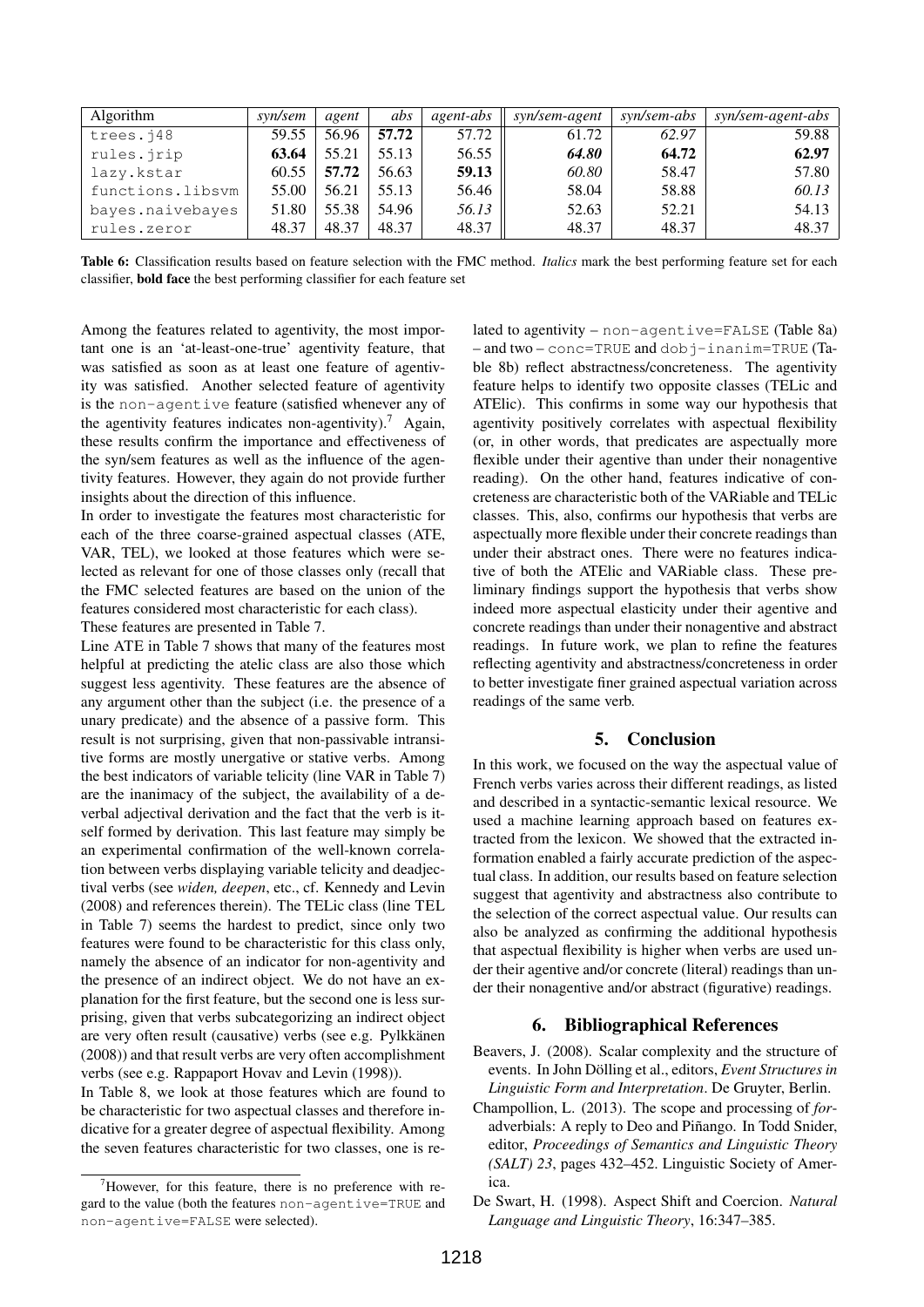- François, J., Le Pesant, D., and Leeman, D. (2007). Présentation de la classification des Verbes Français de Jean Dubois et Françoise Dubois-Charlier. *Langue française*, 153(1):3–19, March.
- Friedrich, A. and Palmer, A. (2014). Automatic prediction of aspectual class of verbs in context. *Proceedings of the 52nd Annual Meeting of the Association for Computational Linguistics (Volume 2: Short Papers)*, 2:517–523.
- Hall, M., Frank, E., Holmes, G., Pfahringer, B., Reutemann, P., and Witten, I. H. (2009). The weka data mining software: An update. *SIGKDD Explor. Newsl.*, 11(1):10–18, November.
- Jackendoff, R. (1983). *Semantics and Cognition*. MIT Press, Cambridge, Mass.
- Kennedy, C. and Levin, B. (2008). Measure of change: The adjectival core of verbs of variable telicity. In Louise McNally et al., editors, *Adjectives and Adverbs: Syntax, Semantics, and Discourse*, pages 156–182. Oxford University Press, Oxford.
- Kohavi, R. and John, G. H. (1997). Wrappers for feature subset selection. 97(1):273–324, 7.
- Lamirel, J.-C. (2013). Enhancing classification accuracy with the help of feature maximization metric. In *2013 IEEE 25th International Conference on Tools with Artificial Intelligence, Herndon, VA, USA, November 4-6, 2013*, pages 569–574.
- Marvel, A. and Koenig, J.-P. (2015). Event categorization beyond verb senses. In *Proceedings of the 11th Workshop on multiword expressions, NAACL 2015*, pages 569–574.
- Marvel, A. and Koenig, J.-P. (2016). Microsenses: exploring multi-word event categorization. Paper presented to the workshop *Events in Language and Cognition*, held in conjunction with the 29th Annual CUNY Conference on Human Sentence Processing, University of Florida, March 2016.
- Piñón, C. (2006). Weak and strong accomplishments. In Katalin Kiss, editor, *Event structure and the left periphery. Studies on Hungarian*, pages 91–106. Springer, Dordrecht.
- Pinker, S. (1989). *Learnability and Cognition: The Acquisition of Argument Structure*. MIT Press, Cambridge, Mass.
- Pylkkänen, L. (2008). *Introducing Arguments*. MIT Press, Cambridge, MA.
- Rappaport Hovav, M. and Levin, B. (1998). Building verb meanings. In Miriam Butt et al., editors, *The Projection of Arguments: Lexical and Compositional Factors*, pages 97–134. CSLI Publications, Chicago.
- Siegel, E. V. and McKeown, K. R. (2000). Learning Methods to Combine Linguistic Indicators: Improving Aspectual Classification and Revealing Linguistic Insights. *Computational Linguistics*, 26(4):595–628, December.
- Smollett, R. (2005). Quantized direct object don't delimit after all. In Henk Verkuyl, et al., editors, *Perspectives on Aspect*, pages 41–59. Kluwer Academic Publishers, Amsterdam.
- Verkuyl, H. (1993). *A Theory of Aspectuality : the Interaction between Temporal and Atemporal Structure*, vol-

ume 64 of *Cambridge studies in linguistics*. Cambridge University Press, Cambridge; New York.

Zarcone, A. and Lenci, A. (2008). Computational Models for Event Type Classification in Context. In *Proceedings of the Sixth International Conference on Language Resources and Evaluation (LREC'08)*, Marrakech, Morocco. European Language Resources Association (ELRA).